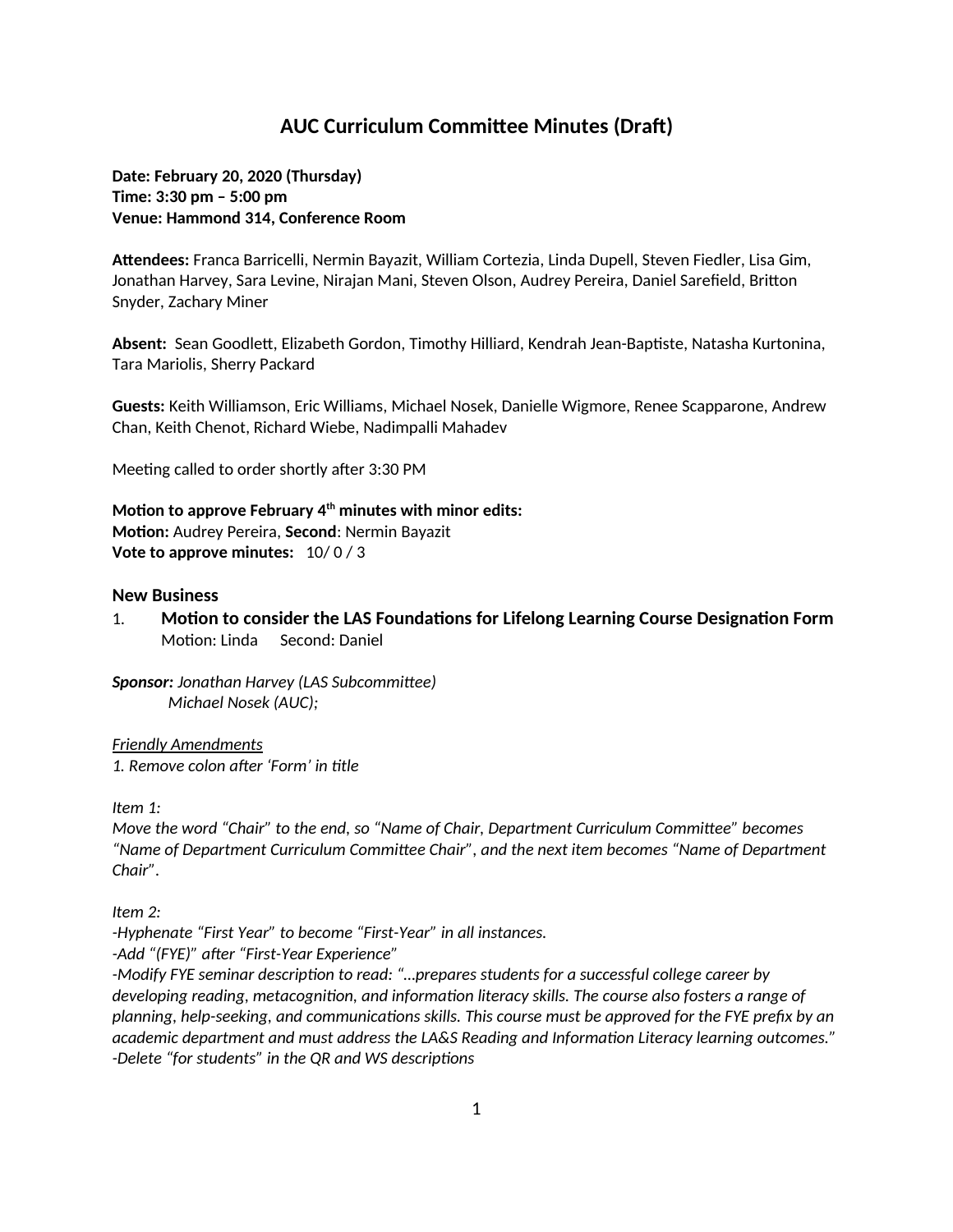*-Replace "Provide" with "Provides" in the WS description -Add "World Languages" after LA&S, to read, "This course must address the LA&S World Languages, Speaking, and Listening outcome. -Remove 'listed below' in all descriptions. -Remove all objective descriptions. The rationale for this includes both cleaning up the form, as well as* 

*the recognition that the language for those objectives are likely to change. -Replace 'chart' with 'table'.*

*Vote to Recommend Approval of the LAS Foundations for Lifelong Learning Course Designation Form (with Friendly Amendments): 13 / 0 / 0*

2. **Motion to consider AUC #6 – New Course: Cancer Genomics Sponsor**: Eric Williams **Motion:** Linda Dupell **Second**: Daniel Sarefield

**Discussion:** None **Vote to Recommend Approval of AUC #6: 13** / 0 / 0

3. **Motion to consider AUC #30: Changes to EXSS curriculum Sponsor**: Danielle Wigmore **Motion: Daniel Sarefield**, **Second**: Nermin Bayazit

**Discussion:** Danielle outlined the changes to the program and there was no discussion needed. **Vote to Recommend Approval of AUC #30 : 13** / 0 / 0

4. **Motion to consider AUC #32: Accepting PSY 1200 as a Prerequisite for CJ 3242 Sponsor**: *Richard P. Wiebe* **Motion:** Linda Dupell, **Second**: William Cortezia

**Discussion: Vote to Recommend Approval of AUC #32: 13** / 0 / 0

5. **Motion to consider AUC #15: Change the Course Number for Fundamentals of Marketing (BSAD 3300)**

**Sponsor**: Audrey Pereira and Renee Scapparone **Motion:** Linda Dupell, **Second**: Daniel Sarefield

**Discussion:** This course was never intended to be a 3000 level course. Through the department's recent accreditation it was recommended to get the course number in line at a lower level. **Vote to Recommend Approval of AUC #15: 13** / 0 / 0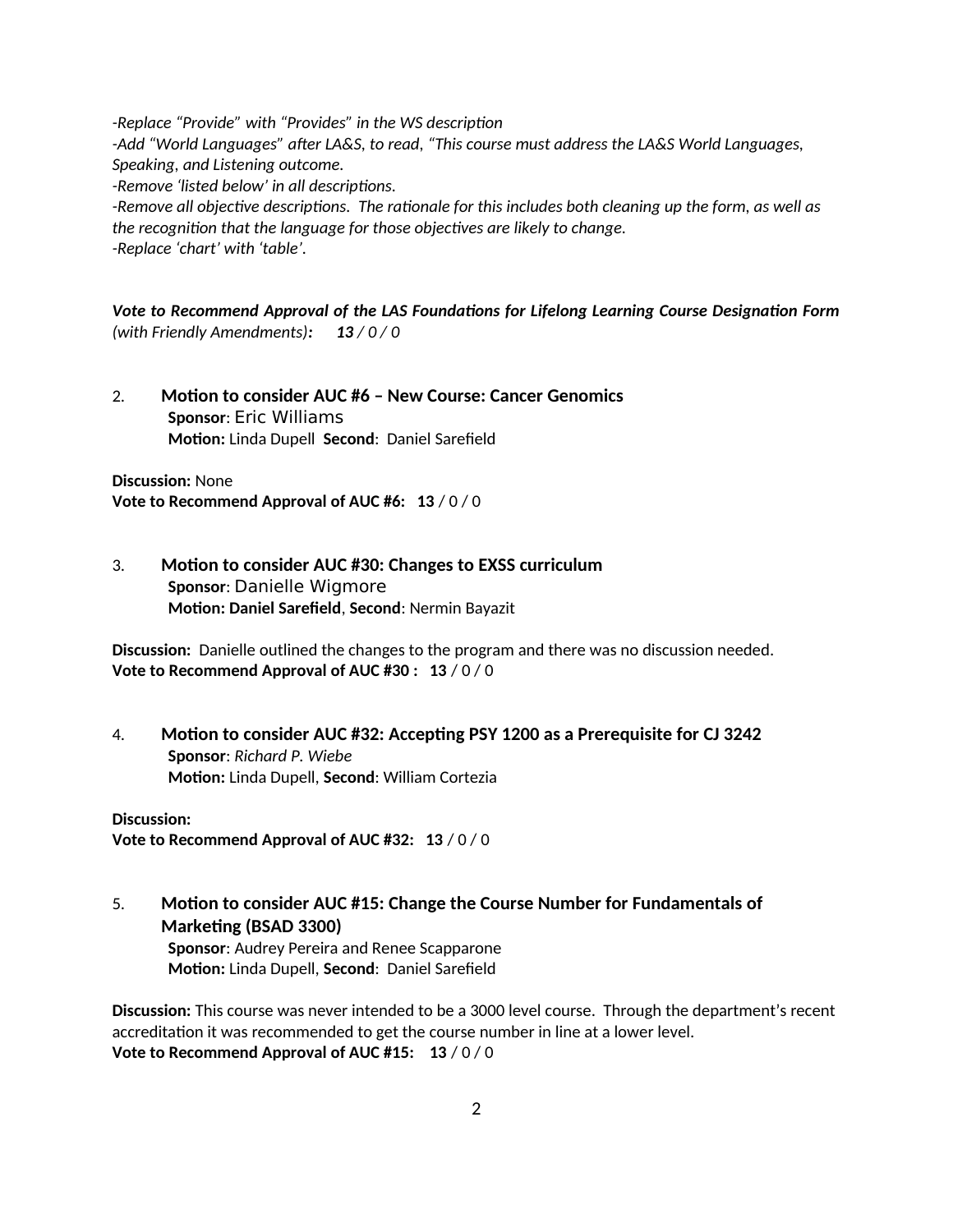6. **Motion to consider AUC # 16: Change the Course Number for Principles of Management (BSAD 3200) Sponsor**: Audrey Pereira and Renee Scapparone **Motion:** Linda Dupell, **Second**: William Cortezia

**Discussion:** This course was never intended to be a 3000 level course. Through the department's recent accreditation it was recommended to get the course number in line at a lower level. **Vote to Recommend Approval of AUC #16: 13** / 0 / 0

7. **Motion to consider AUC #17: Change Prerequisites for BSAD 2020: Introduction to Managerial Accounting**

**Sponsor**: Audrey Pereira and Renee Scapparone **Motion:** Daniel Sarefield , **Second**: Linda Dupell

**Discussion:**

**Vote to Recommend Approval of AUC #17 13** / 0 / 0

8. **Motion to consider AUC #18: Change Prerequisites for BSAD 4100: Advanced Accounting I Sponsor**: Audrey Pereira and Renee Scapparone **Motion:** William Cortezia, **Second**: Linda Dupell

### **Discussion: Vote to Recommend Approval of AUC #18: 13** / 0 / 0

9. **Motion to consider AUC #19: Change Prerequisites for BSAD 2010: Introduction to Financial Reporting**

**Sponsor**: Renee Scapparone **Motion:** Linda Dupell , **Second**: Daniel Sarefield

**Discussion:** It was recommended for the sponsors to provide a justification for this proposal to section VI. The sponsors confirmed that ITEC 1720 and ENGT 1040 were designations for the same course. **Vote to Recommend Approval of AUC #19** (with Friendly Amendments )**: 13** / 0 / 1 *Friendly Amendment: In Section VIII, remove sophomore status as a prerequisite. Additional commas would clarify the list of prerequisite courses. Use original prerequisite and add "ENGT prerequisites ENGT 1040 or ENGT 1050").*

# 10. **Motion to consider AUC #20: Changes to Bachelor of Science in Business Administration with Accounting Concentration**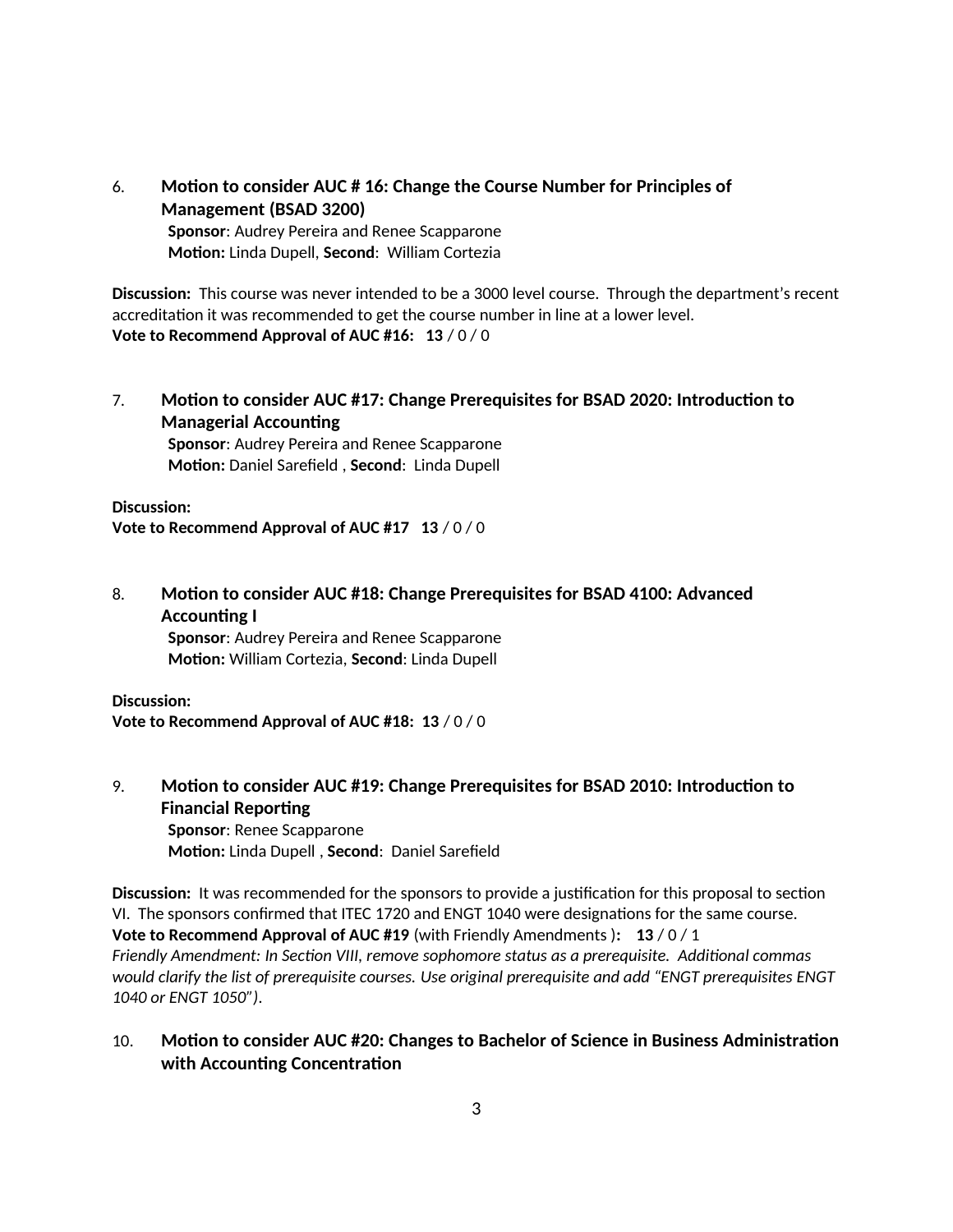**Sponsor**: Audrey Pereira and Renee Scapparone **Motion:** William Cortezia, **Second**: Daniel Sarefield **Discussion:** It was noted that the proposal was well written and kudos for updating the program. **Vote to Recommend Approval of AUC #20** : 14 / 0 /0

11. **Motion to consider AUC #21: Changes to Bachelor of Science in Business Administration with Management Concentration Sponsor**: Audrey Pereira and Renee Scapparone

**Motion:** Linda Dupell, **Second**: Daniel Sarefield

**Discussion:** It was noted that the proposal was well written and kudos for updating the program. **Vote to Recommend Approval of AUC #21 14** / 0 / 0

12. **Motion to consider AUC #22: Changes to Bachelor of Science in Business Administration with Marketing Concentration**

**Sponsor**: Audrey Pereira and Renee Scapparone **Motion:** Linda Dupell, **Second**: Daniel Sarefield

### **Discussion:**

**Vote to Recommend Approval of AUC #22** (with Friendly Amendments if any)**: 14** / 0 / 0

13. **Motion to consider AUC #23: New Academic Program: Accounting Minor Sponsor:** Audrey Pereira and Renee Scapparone **Motion:** Linda Dupell**, Second:** William Cortezia

### **Discussion:**

**It was suggested that the minor be called something other than "accounting" because that is the same name as the concentration. A discussion then ensued about not having a minor within the same department as the major. This is not a policy, rather the catalog "recommends" the student not take a minor within the major (by stating a student "should" choose a minor that is outside their major). It was suggested that accounting students might want to take this new minor to prepare them for the CPA exam. The suggestion was to call the minor a "CPA Prep Minor." It was also suggested to perhaps make the minor a second concentration instead, because in reality, a business student would only need to take three additional classes for this program as the other courses are in the major. In the end the proposal was tabled to give the Business Department time to rethink the proposal.**

**Motion to table: Dan Sarefield; Second: Steven Olson Vote to Recommend to Table AUC #23: 13/0/0**

14. **Motion to consider AUC #33: New Course-Ethics and Impacts of Computing Solutions Sponsor**: Nadimpalli Mahadev **Motion:** Linda Dupell, **Second**: Daniel Sarefield **Discussion:**

## **Friendly Amendment:**